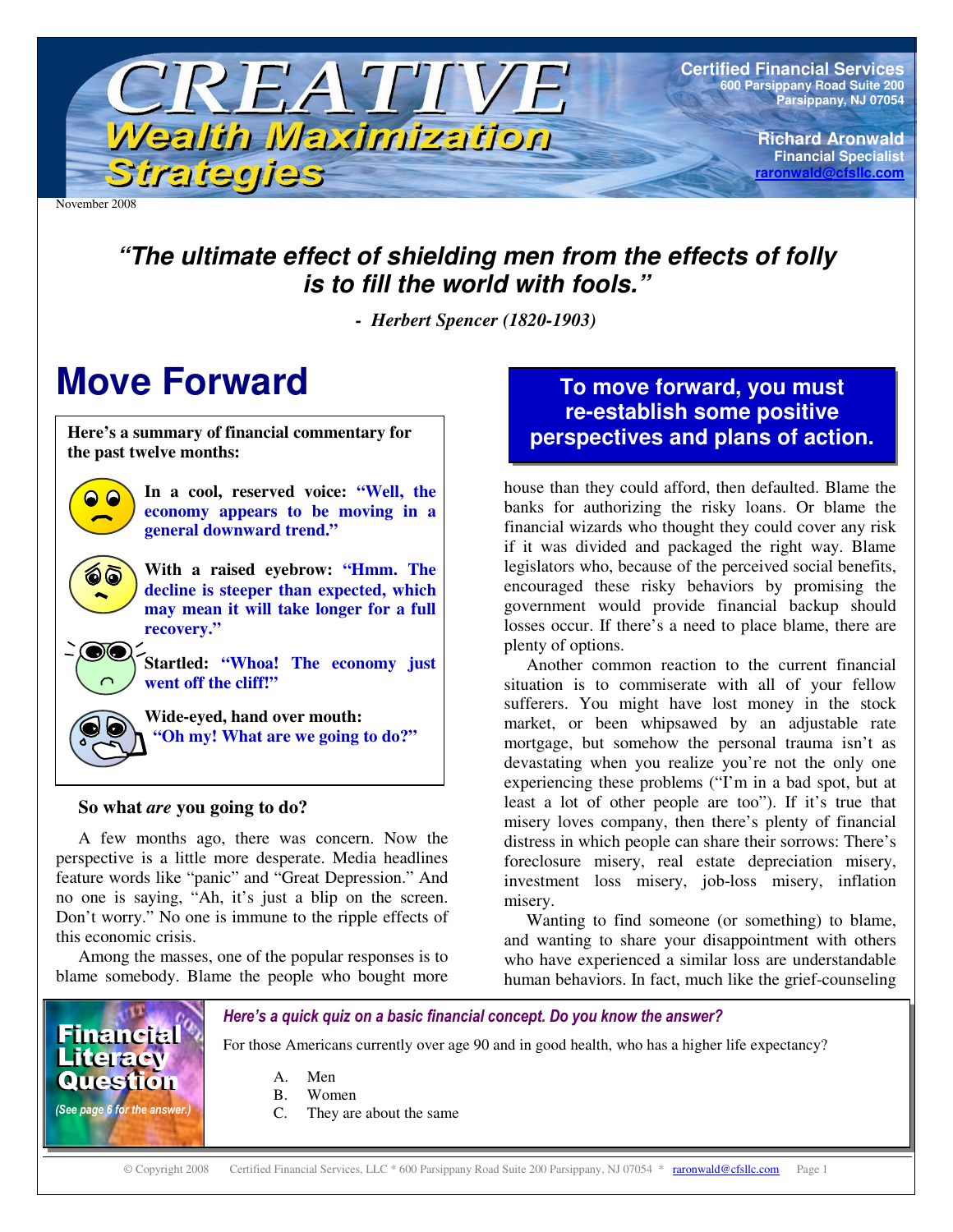paradigm (denial-anger-bargaining-depressionacceptance), people may need to go through several stages of emotions before they can begin making positive plans for the future. But assigning blame and commiserating are not actions that will get your financial life on track again. To move forward, you must reestablish some positive perspectives and plans of action.

## **Understand financial risk – it means "you can lose money".**

It's important to acknowledge the true nature of financial risk. Over the past two or three decades, the popular financial media has subtly cultivated the idea that most financial losses can be avoided or greatly

minimized through better statistical analyses and strategies. The belief that it was possible to "outsmart" financial fundamentals resulted in overconfident individuals and institutions who believed they could take greater financial risks or repeat previous mistakes, yet avoid the historical consequences. But recent events indicate that risky strategies are still risky, and losses – sometimes big losses – still

occur. And even financial wise guys can't avoid the fallout.

At the end of 2007, *Barron's* asked equity strategists from 12 major Wall Street firms to forecast where the S & P 500 index would be at one year later, on December 31, 2008. The index began this year at 1468. All the experts' predicted gains, ranging from a high of 1750 to a low of 1525, and no one predicted a loss. As of October 24, 2008, the S&P 500 closed at 876. This represents a 40% loss in value – in just 10 months. But the "experts" couldn't see it coming. And if the experts couldn't avoid getting blind-sided, do you think you're any smarter?

It's true that risky financial bets sometimes pay off. But where there is risk there is always the risk of loss, and history proves there is no strategy or formula that can turn risky financial moves into sure things. If you can't handle the fall-out from a financial loss, you shouldn't take it on. Too many people made financial bets they couldn't cover. That's not bold and daring behavior... it's foolish and irresponsible.

## **Find the opportunities. Buy now if you can.**

The price some individuals and institutions pay for their mistakes in a severe downturn can be severe. But economic downturns can also be moments of great financial opportunity. This was true in the Great Depression, and there's ample evidence to indicate similar opportunities are available today. In the bust that typically follows an economic boom, items that were once over priced often become seriously under-valued,



in part because people are so shocked by what has just happened. In the midst of the Great Depression, value investor Benjamin Graham, who became Warren Buffet's mentor, summarized the situation this way: "Those with enterprise haven't the money, and those with money haven't the enterprise to buy when things are cheap."

Both then and now, the key component that allows one to act on opportunities is **liquidity**. The prices are down, but so is the ability to buy by borrowing; you need to bring cash to the table. Here's Steve Kroening, editor of *Wisdom's Edge*, a weekly financial newsletter, on how fortunes were made during the Great Depression:

> **"So how did they do it? They had cash on hand and used it to buy up anything of value at bargainbasement prices. Because these things were so cheap, they could buy many times more than they could have prior to the Depression. And, when prices went back up, they were able to sell and make millions. Those who bought companies were the most**

**successful, as they bought an asset that continued to produce a saleable product."**

There are already signs that some bargain-buying is taking place. On October 1, 2008, Warren Buffet's investment company secured a large preferred stock position in General Electric. While real estate values are down, sales are beginning to tick up in many parts of the country as those with strong financial positions swoop in to pick up bargain properties.

#### **Unprepared to buy opportunities? Start saving. It's not too late.**

What if you don't have the liquidity right now to take advantage of these opportunities? Don't fret. If you start saving right now, there's a good chance opportunities will still be there.

Not only do experts miss the economic downturns, they often miss the mark on when the recovery will arrive. In 2001, Colin J. Seymour issued the "1927-1933 Chart of Pompous Prognosticators." The chart is a list of quotes from prominent economists and financial analysts during the Great Depression, and shows the magnitude of misunderstanding among the experts. The first quote on the chart is from John Maynard Keynes, who confidently stated in 1927, "We will not have any more crashes in our time."

*But…*

From a record high on September 3, 1929, the stock market declined almost 40% by the end of "Black Tuesday" on October 29, 1929. As the dust settled, the experts weighed in. On November 2, 1929, the Harvard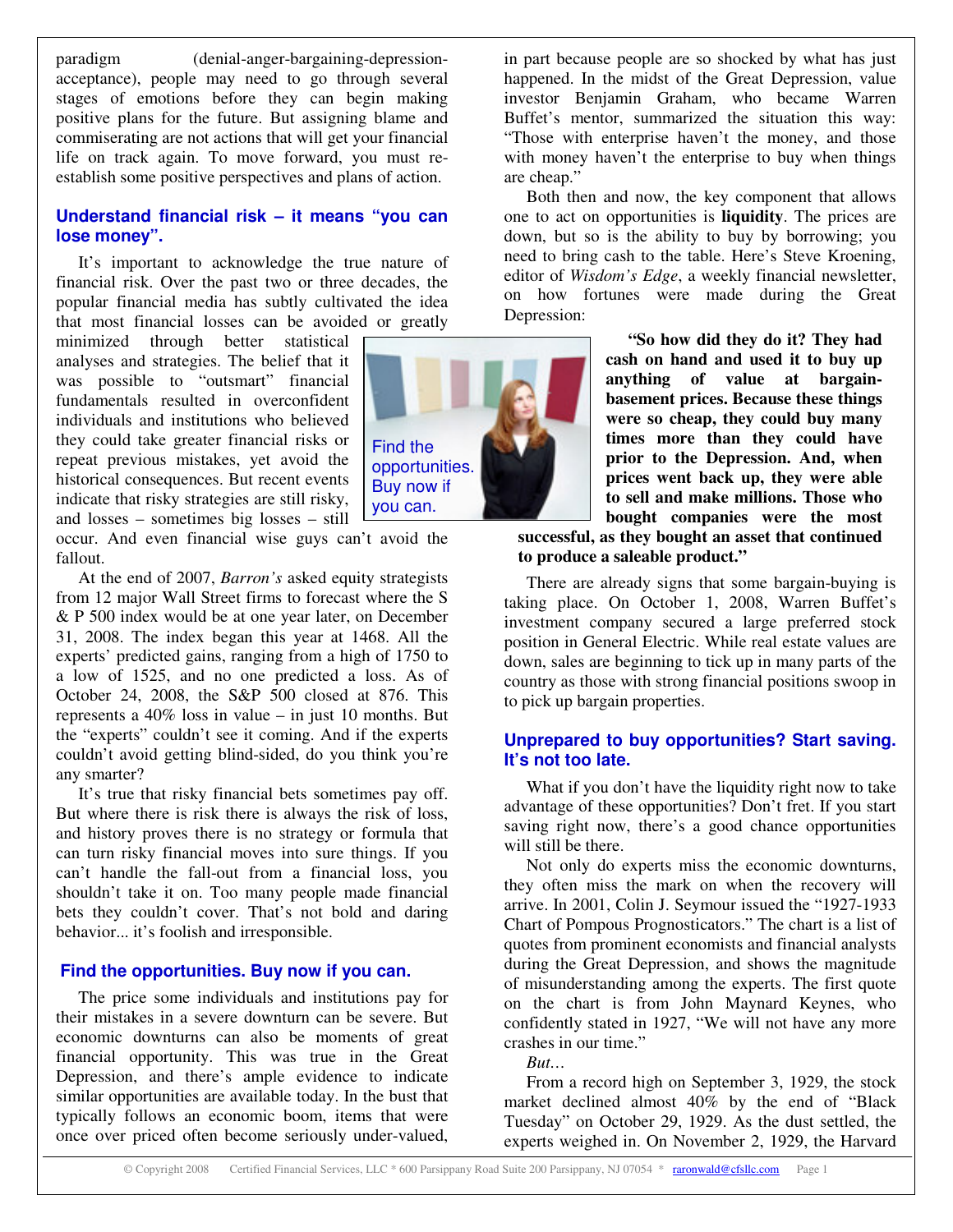Economic Society said "we believe the slump in stock prices will prove an intermediate movement and not the precursor of a business depression."

#### *But…*

The stock market proceeded to drop another 13% in the next 10 days. This prompted Irving Fisher, Professor of Economics at Yale to state "the end of the decline of the Stock Market will probably not be long, only a few more days at most."

*So…*

After a short-lived rally early in 1930, the decline continued – for another *three years*. At its July 8, 1932 bottom, the United States stock market had lost almost 90% of its 1929 value. And it wasn't until 1954 that the market again reached its 1929 level.

Typically, the "lesson" from this information is that the fallout from the Great Depression lasted a long time. But there's more to it. If economic downturns open the way to new possibilities, the window of opportunity after the Great Depression stayed open for a long time. No one knows at this point how long it will take for the current situation to ease. But who's to say the current downturn/recession/crisis might not last for awhile longer?

Furthermore, when the economy goes bad, many Americans stop saving. Faced with having to cut back, saving is often the first item to be suspended. A September, 2008 AARP report indicates that within the past 12 months, 20% of Americans have stopped funding their retirement accounts. Not only is there likely time to re-establish your financial footing, choosing to refocus your energies on saving today probably gives you an even better chance to separate yourself from the herd. But get going because it appears some other people are starting to re-establish the saving habit as well (see graph). Notice that after a five-year downward trend, saving jumps back up in mid-2008.

#### **Moving forward isn't just positive thinking.**



Some of this commentary may strike you as nothing more than positive thinking, the "every cloud has a silver lining" outlook. While it's true your mindset can greatly impact your outcomes in life,

there's more to it than having a good attitude in the face of bad events.

In recent years, the priority of building cash reserves has been devalued because of the perception that liquidity and safety were no longer critical to financial stability. It was considered a better use of funds to pursue other, more risky or long-term financial strategies because of the prospect of higher returns. For example, typical personal finance articles declared the primary financial priority was to fully fund a retirement account. But the current economic crisis should cause most people to reconsider that position. Liquidity and safety today matter just as much as a fat retirement account tomorrow.

Wealth always gravitates toward productive economic behavior. Saving money is a productive economic action, because liquidity and safety always have their place in a financial program – for times like now and for other times as well.

**HOW HEALTHY IS YOUR LIQUID CASH POSITION? ARE THESE FUNDS LIQUID AND STABLE? IS IT TIME TO REFOCUS YOUR SAVING EFFORTS?**

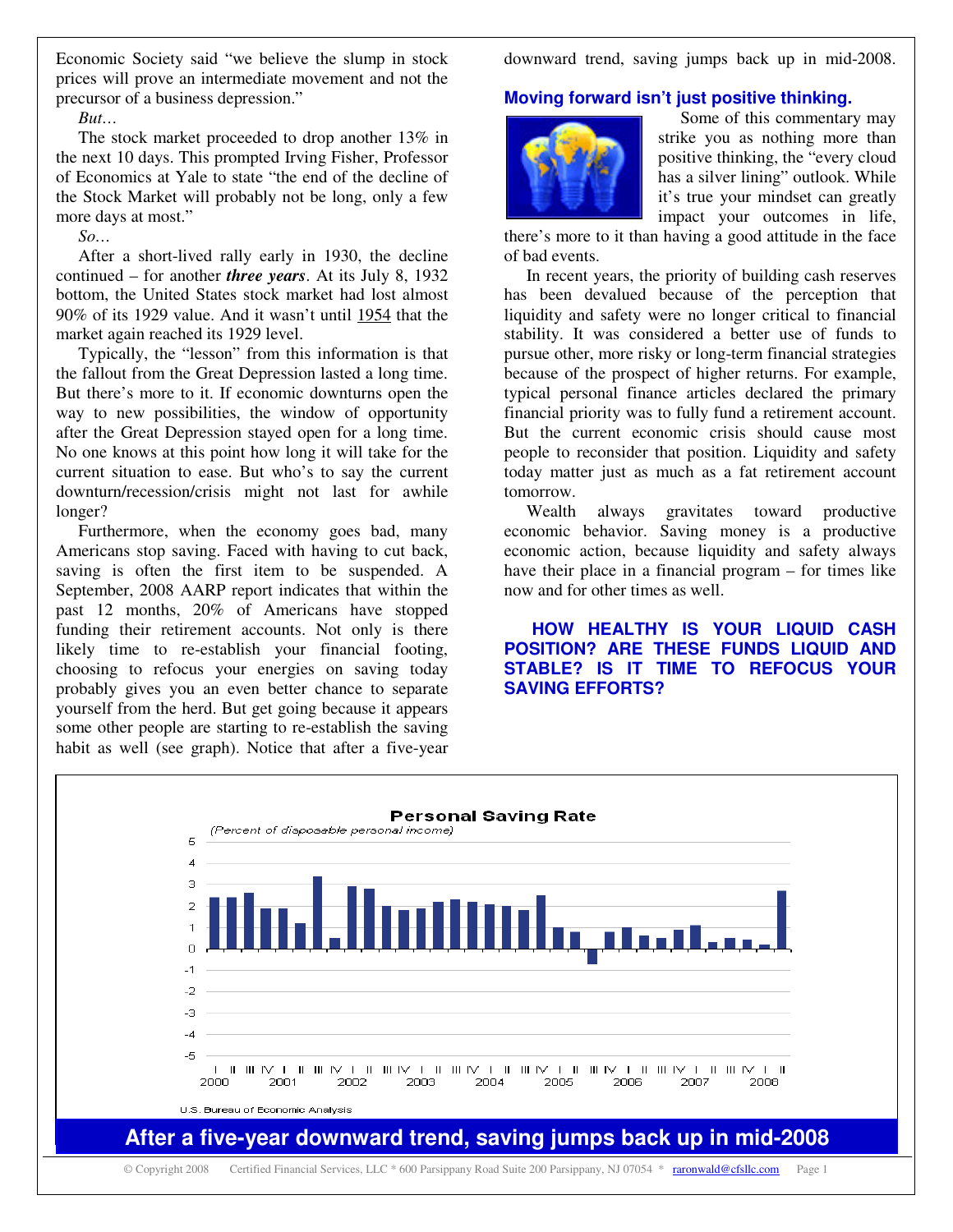# **CONTROL ISSUES**

A recurring theme in this newsletter is the importance of **having control over the financial instruments you use to achieve your objectives.** Control is an intangible quality – you can't quantify it on a spreadsheet – but it is nonetheless an important consideration. The following articles highlight some control issues that can have a significant impact on the bottom-line results of a particular approach.

## **529 PLANS: Once-a-year changes, and required expenses**



529 college-savings plans allow participants to establish an account in a child's name for the specific purpose of providing funds for college expenses. The 529 format (named after the section of the Internal Revenue Service that regulates the accounts) allows

participants to put after-tax dollars into accounts that typically offer a wide range of mutual funds and other investments. Earnings and distributions in 529 plans accumulate tax-free, as long as they're used for higher education. Many plans are state-sponsored, and some offer the additional attraction of being exempt from state taxes as well.

In order to qualify for the above-mentioned tax advantages, 529 plans must conform to very specific IRS rules. For example, the IRS limits participants to one investment change per calendar year. The rule is intended to keep people from making knee-jerk reactions to market moves, but an unintended side effect is that it may prevent some account holders from shifting to more conservative investments when the stock market drops precipitously, as has happened this year. For those who made 529 portfolio changes early in 2008, they have two options:

1. Between now and January 1, 2009, watch their account's performance and hope for the best.

2. Cash out of the account, and incur income tax on any earnings, plus a 10% penalty.

In an October 16, 2008 *Wall Street Journal* article, writer Jane J. Kim notes that when faced with the possibility of losing a large portion of their account because they cannot change their investment allocation until next year, some account holders are electing to cash out, simply to preserve the savings they have accumulated. And in light of current events, some 529 advocates are petitioning the IRS to change the onechange-a-year rule to allow four transactions.

Another example of how the specific details of 529 plans can be problematic is the definition of qualified higher education expenses. The standard definition provided by much of the financial media typically states "The earnings on the investments in a 529 savings plan will not be taxed by the federal government as long as they are used for qualified higher education expenses (which include tuition, books, and room and board)."

This definition is generally accurate. However, one word is left out of the above definition, and it can make a big difference as to which expenses are considered qualified, and which are not. According to Section 529(e)(3) of the Internal Revenue Code, "qualified education expenses are the tuition, fees, books, supplies, and equipment that are *required* for enrollment or attendance at an eligible educational institution." In a 2007 web post, Martin Krikorian, president of Capital Wealth Management in Chelmsford, MA, highlighted the potential difficulties of following the distribution rules to the letter:

During an audit in 2001, the IRS challenged the taxfree status of a 529 account withdrawal by a family, claiming money used to pay their daughter's college tuition, books, a computer, and room and board furnishings were not "required qualified higher educational expenses".

In August of 2006, a U.S tax court ruled that the savings the parents used to pay for their daughter's tuition met the definition of a "required" qualified expense. But when it came to the portion of the distribution that was used to purchase a computer, books, and furnishings for their daughter's dorm room, the court sided with the IRS and upheld the taxes and 10% penalty imposed on the earnings.

The logic behind the split decision: According to the court, the school did not "require" students to have a computer, since it provided a limited number of computers for students to use in the library, and the daughter was not enrolled in any classes that required her to have her own computer. Similarly, the purchase of appliances, furniture, and bedding to furnish their daughter's dorm room was not a requirement of the university and, therefore, was disallowed. The money spent on books was disallowed because the parents didn't have all of the receipts to prove the money withdrawn was used to purchase the books. In addition, none of the books were "required" for their daughter's enrollment or for any specific class.

Tax-free accumulation is certainly an attractive feature, especially when the funds may remain in the 529 account for a long time before being used. However, the control issues that come as part of the tax advantages should not be overlooked. Upon further review, you my find other options more suitable for your particular situation.

It is important for you to have control over the financial instruments you use to achieve your objectives.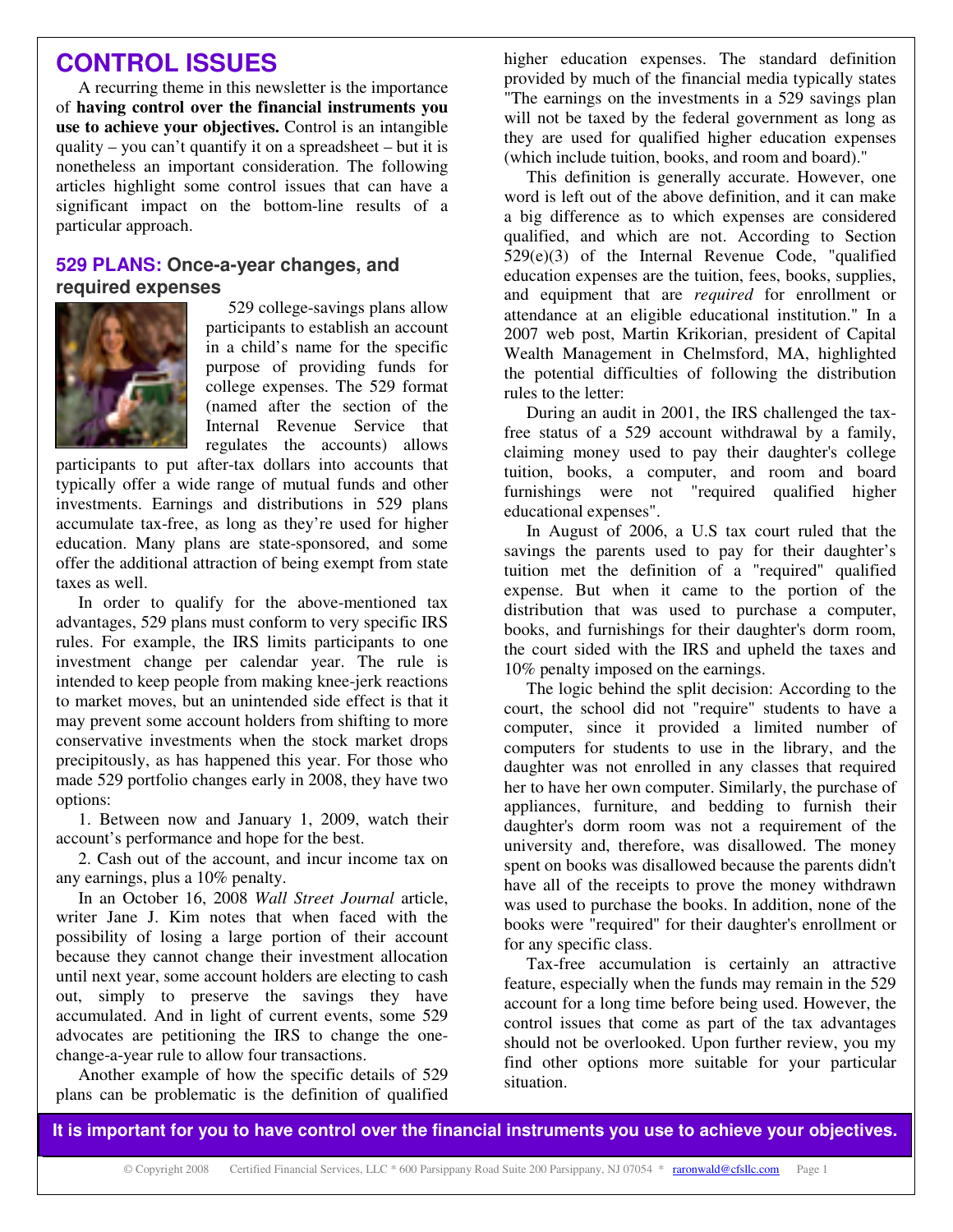# **MUTUAL FUNDS: Taking a loss – and paying tax on the gain**



According to an October 22, 2008 article by WSJ *Tax Report* writer Tom Herman, Morningstar Inc.'s research showed the average U.S. diversified stock fund had a year-todate loss of 33%. And yet, says Herman, mutual-fund shareholders "may have to pay hefty tax bills on their losing funds anyway."

Huh? How can you sustain a 30+% loss, and

still have to pay tax on "profits?" The answer is year-end capital gains distributions. When a fund decides to liquidate a position it has in a particular holding, it is required to report a capital gain if the stock is sold for more than its original purchase price. The "profit" from this sale is passed on to the fund shareholders in the form of a capital gain. These gains are generally taxable if the investments are held in a taxable account, rather than a 401(k) plan or other tax-favored retirement account.

There are a variety of reasons why mutual fund management may elect to liquidate a position and declare a capital gain. For example, the stock may have peaked in value, and management wants to lock in the gain before its value declines. Or, if the fund has a high number of shareholders liquidating their accounts, it may have to sell some stock to make the cash-out payments.

In 2007, mutual funds made their largest capital gains payouts in history, and while nobody knows the exact amount of gains that will be handed out this year, 2008 distributions are expected to be far below a year ago.

An additional twist to this situation is how the taxes that may result from capital gains distributions might be paid. Suppose a fund shareholder incurs an additional \$500 in income tax as a result of a capital gains distribution. Instead of reaching into his pocket for the additional \$500, suppose the shareholder instead chooses to liquidate some of the shares to pay the \$500.

If the share price at liquidation is lower than the price at purchase, the losses incurred by the sale can be used to offset capital gains, and can even be used as a deduction against other income in excess of \$3,000 per year. Capital losses not used in one year can be taken in subsequent years.

This sale-at-a-loss-to-negate-gains-tax strategy is commonly referred to as "tax-loss harvesting" or "tax selling" and is a legitimate way to reduce the tax costs that may be associated with mutual funds. (Of course, the requirements for correctly using this strategy are

somewhat detailed, so make sure you get expert assistance if you think tax-loss harvesting fits your circumstances.)

But when you think it through, selling at a loss for tax purposes, while workable, doesn't seem like an optimal financial strategy. You aren't increasing your wealth, but you are still paying taxes on gains. And if you solve this dilemma by liquidating, you lose the opportunity to benefit if the share values rebound.



The credit market crisis will shift the balance of power within the finance industry towards insurers and away from banks because insurance companies have a better business model. That's the assessment of Dr. Nikolaus von Bomhard, CEO of **Munich Re**, the world's biggest reinsurance company, in an October 15, 2008 *Reuters* article by Christian Kraemer.

Located in Germany, Munich Re has subsidiaries throughout Europe and North America. After observing the challenges affecting banks and mortgage institutions both at home and abroad, von Bomhard is confident Munich Re "is stable and well-capitalized – despite the market turmoil." In fact, von Bomhard believes that most insurance companies "will emerge stronger from the crisis."

According to von Bomhard, there are two reasons insurance companies should continue to survive – and thrive – in tough economic times. First, insurance companies have a superior track record when it comes to evaluating investment risk. In the Reuters article, Bomhard stated that many banks' business models were based on unrealistic profit expectations, and in an attempt to meet those expectations, some institutions took more risks. But because banks did not have appropriate risk management systems in place to accurately assess their investments, they "blindly relied on the judgment of outside credit agencies."

A second factor that favors insurance companies is what Bomhard calls "sustainability." The emphasis for insurance companies is long-term returns within the